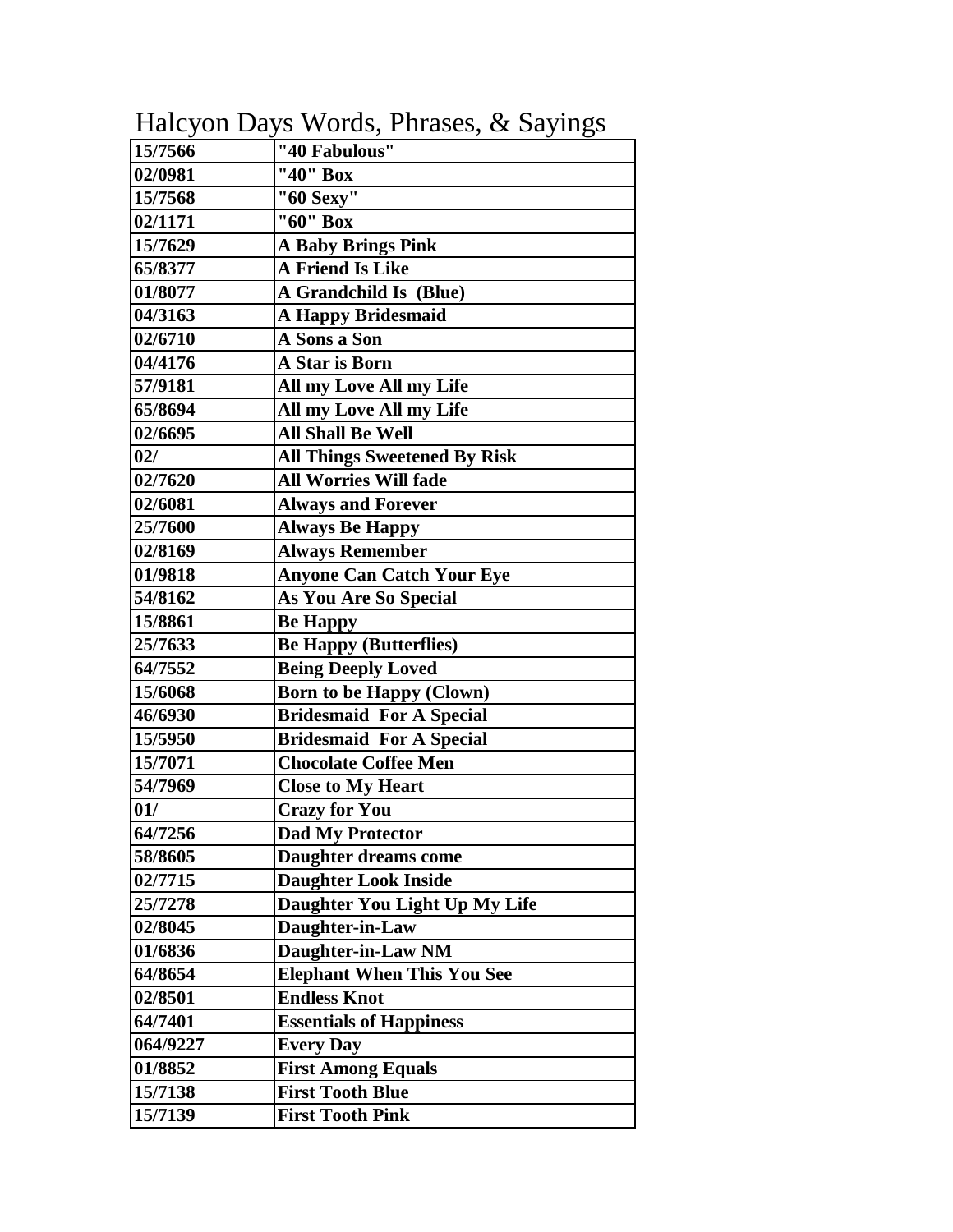| 25/6529  | <b>For A Dear Grandchild (Blue)</b>    |
|----------|----------------------------------------|
| 25/6563  | For A Dear Grandchild (Pink)           |
| 02/8025  | <b>For A Lifetime of Love</b>          |
| 46/6839  | <b>For A Liftime of Love</b>           |
| 65/9008  | <b>For A Very Dear Friend</b>          |
| 01/7170  | For My Darling Wife                    |
| 25/7230  | <b>For My Dear Grandchild</b>          |
| 15/      | <b>For My Sister</b>                   |
| 01/8376  | For the Love You Show                  |
| 64/8305  | For the Ways                           |
| 02/0342  | <b>For You</b>                         |
| 01/5268  | <b>For Your New Baby Girl</b>          |
| 15/8366  | <b>Friends Share the Joy (NM)</b>      |
| 18/3944  | <b>Friendship is the Wine of Life</b>  |
| 46/8738  | <b>Friendship Isn't A Big Thing</b>    |
| 25/9177  | <b>Gems may be Precious</b>            |
| 15/6401  | <b>Girl Friends are Best Friends</b>   |
| 02/5691  | <b>Good Health &amp; Happiness</b>     |
| 46/5612  | <b>Good Luck Neiman marcus</b>         |
| 01/4487  | <b>Graduation Box</b>                  |
| 64/9040  | Graduation Box (Rectangle 2" x 1 1/2") |
| 64/7441  | <b>Grain of Sand</b>                   |
| 15/7803  | <b>Gumps Common Sense</b>              |
| 64/7256  | <b>Gumps Dad My Protector</b>          |
| 01/7805  | <b>Gumps Grow Old With Me</b>          |
| 01/8845  | <b>Happiness Is a Journey</b>          |
|          | <b>Happiness On Your Wedding Day</b>   |
| 01/      | <b>Happy Anniversary Birdcage</b>      |
| 01/4737  | <b>Happy Birthday</b>                  |
| 15/8834  | <b>Hello World (Penguins)</b>          |
| 54/7135  | <b>How Do I Love Thee</b>              |
| 46/08109 | I Came, I Saw, I Shopped               |
| 15/8554  | <b>I Kiss Better Than I Cook</b>       |
| 25/6919  | <b>I Kiss Better Than I Cook</b>       |
| 54/7561  | <b>I know What Love IS</b>             |
| 07/8544  | <b>I</b> Love Ewe                      |
| 19/8531  | I Made a Wish                          |
| 54/8542  | If there comes a day                   |
| 04/7832  | If you Go Down to The Woods            |
| 46/6211  | I'M Only Happy                         |
| 03/      | Its Impossible to Enjoy Idling         |
| 02/8898  | <b>Je Taime</b>                        |
| 01/4589  | Let's Do It                            |
| 02/8804  | <b>Life That I Have</b>                |
|          |                                        |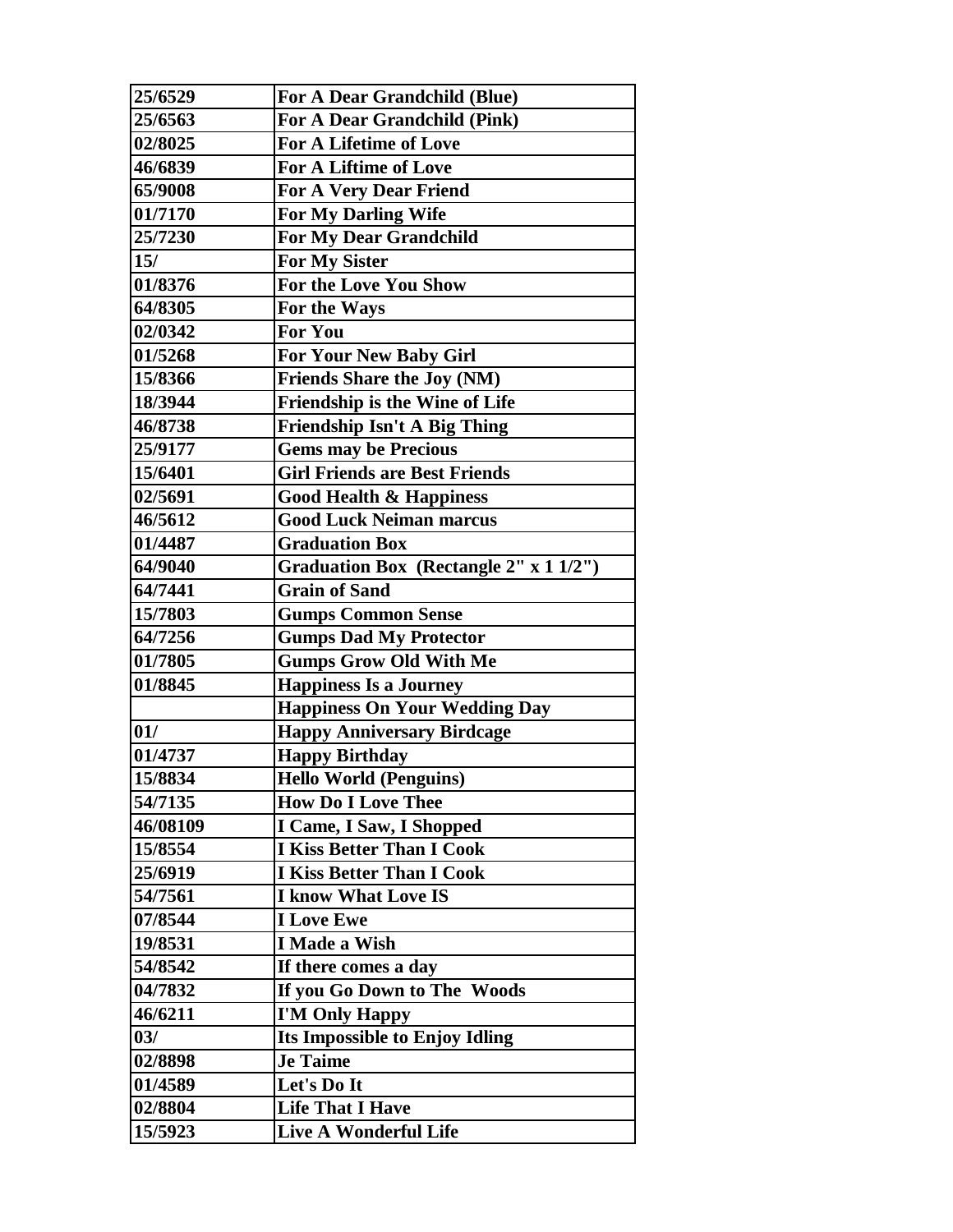| 64/8283  | <b>Live Love Laugh</b>                               |  |
|----------|------------------------------------------------------|--|
| 02/4522  | Look Within & You Will See                           |  |
| 02/5339  | Look Without and                                     |  |
| 25/5132  | <b>Looking Good</b>                                  |  |
| 04/6465  | Love Is In The Air                                   |  |
| 01/6550  | <b>Love That I Have</b>                              |  |
| 02/6388  | May All Your Days be Filled w/Laughter               |  |
| 58/8321  | <b>May Love and Laughter</b>                         |  |
| 02/7370  | May You Live Each                                    |  |
| 02/7151  | <b>Mother My Best Friend</b>                         |  |
| 02/10021 | Mr. & Mrs. Box (Wedding)                             |  |
| 46/6677  | <b>My Daughter My Friend</b>                         |  |
| 01/8141  | <b>My Feet Run Because of You</b>                    |  |
| 02/7622  | <b>My Love For You</b>                               |  |
| 01/8910  | <b>My Love For You</b>                               |  |
| 02/8085  | <b>My Past My Future My Wife</b>                     |  |
| 02/7395  | <b>Never be Bullied</b>                              |  |
| 02/7415  | <b>Once in a Blue Moon</b>                           |  |
| 01/9038  | <b>Reach for the Moon</b>                            |  |
| 64/8869  | <b>Secret of Living</b>                              |  |
| 57/8161  | <b>She Loves Me</b>                                  |  |
| 01/8582  | <b>Side by Side</b>                                  |  |
| 01/4555  | <b>Silver Wedding Anniversary</b>                    |  |
| 64/8536  | <b>Somewhere there's Someone</b>                     |  |
| 58/8506  | <b>Stop All The Clocks- Auden</b>                    |  |
| 01/7181  | Success Is getting                                   |  |
| 04/6079  | <b>Tell Me Yes</b>                                   |  |
| 15/2775  | Thank You (Dark blue base w/cherries & blue flowers) |  |
| 01/8838  | <b>There's No Better Friend</b>                      |  |
| 02/2274  | <b>Think Deeply</b>                                  |  |
| 04/7822  | <b>Thinking of You</b>                               |  |
| 01/8157  | <b>To Everything There Is</b>                        |  |
| 01/7697  | <b>To The World</b>                                  |  |
| 26/      | <b>Token of Affection</b>                            |  |
| 01/9276  | <b>True Friends</b>                                  |  |
| 06/7853  | <b>Valenintine Girl (Mark Hampton)</b>               |  |
| 01/3164  | <b>Wedding Day Happiness on</b>                      |  |
| 01/8939  | <b>What Are Little Boys Made of</b>                  |  |
| 01/5899  | <b>When I Count My Blessings</b>                     |  |
| 02/7724  | <b>When I Count My Blessings</b>                     |  |
| 33/8315  | <b>Where There is Doubt St Francis</b>               |  |
| 02/5956  | <b>Wherever you Be</b>                               |  |
| 15/5296  | Wild about you                                       |  |
| 04/5708  | <b>Wish You Were Here</b>                            |  |
| 65/8911  | <b>With Love on This Special Day</b>                 |  |